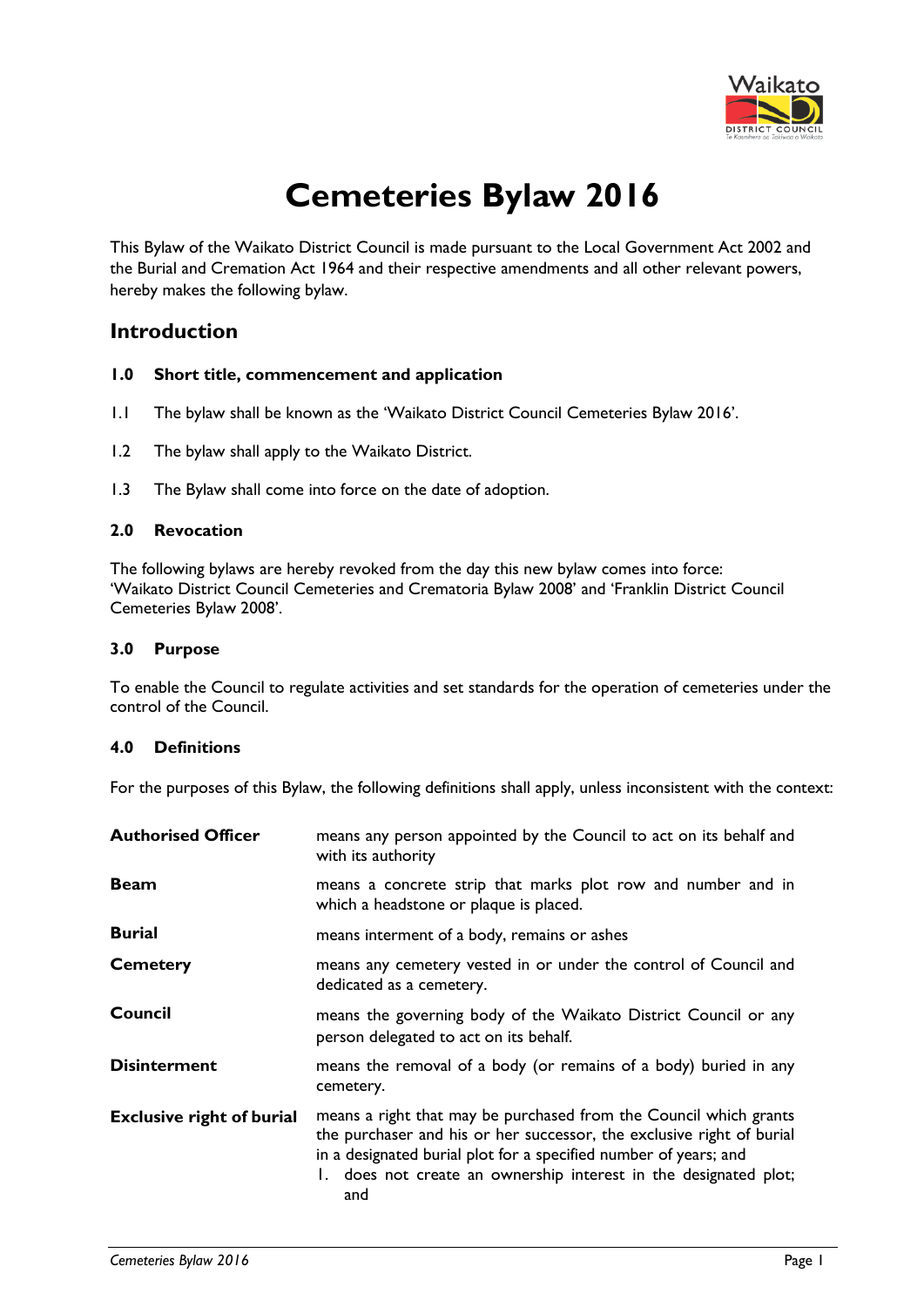|                             | 2. lapses in accordance with section 10 of the Burial and<br>Cremation Act 1964.                                         |
|-----------------------------|--------------------------------------------------------------------------------------------------------------------------|
| Grave                       | means the area where the body of a deceased person is, or their<br>ashes, are buried.                                    |
| <b>Headstone</b>            | means a memorial that projects above the ground.                                                                         |
| Interment                   | means the burial of a body or ashes in a plot.                                                                           |
| Lawn cemetery               | means a grass lawn cemetery where no headstones project above<br>the ground.                                             |
| Non-operational<br>cemetery | means a cemetery that has been closed by a closing order, but may<br>accept future ash interments.                       |
| NZS 4242: 1995              | means the New Zealand Standard for Headstones and Cemetery<br>Monuments.                                                 |
| <b>Operational cemetery</b> | means a cemetery that is accepting of new interments.                                                                    |
| <b>Plot</b>                 | means a specified area set aside for the burial of a casket or ashes.                                                    |
| <b>Sexton</b>               | means any person appointed by the Council to manage the day to<br>day activities of any cemetery under its jurisdiction. |

# **5.0 Burials**

- 5.1 Before a burial may take place, an application for interment must be lodged with the Council.
- 5.2 The application must be accompanied by:
	- a) a medical certificate or coroner's authorisation, as applicable;
	- b) written permission from the owner of the exclusive right of burial in respect of a plot, where applicable;
	- c) payment of the burial fees set by the Council.
- 5.3 Burials must take place:
	- a) in a specific plot in respect of which an exclusive right of burial has been purchased; or
	- b) in a plot chosen by the Council if no exclusive right of burial has been purchased.

#### **6.0 Exclusive right of burial**

- 6.1 An exclusive right of burial may be sold by the Council and may be held for sixty years. The Council will not re-purchase any presold plots.
- 6.2 Any person is entitled to purchase an exclusive right of burial for no more than two plots.
- 6.3 Where doubt of ownership of an exclusive right of burial exists, the Council may satisfy itself, that the use of the respective plot is authorised.
- 6.4 The Council will not sell the exclusive right of burial in respect of any plots located in cemetery areas reserved exclusively for the burial of deceased persons who have served in Her Majesty's Forces.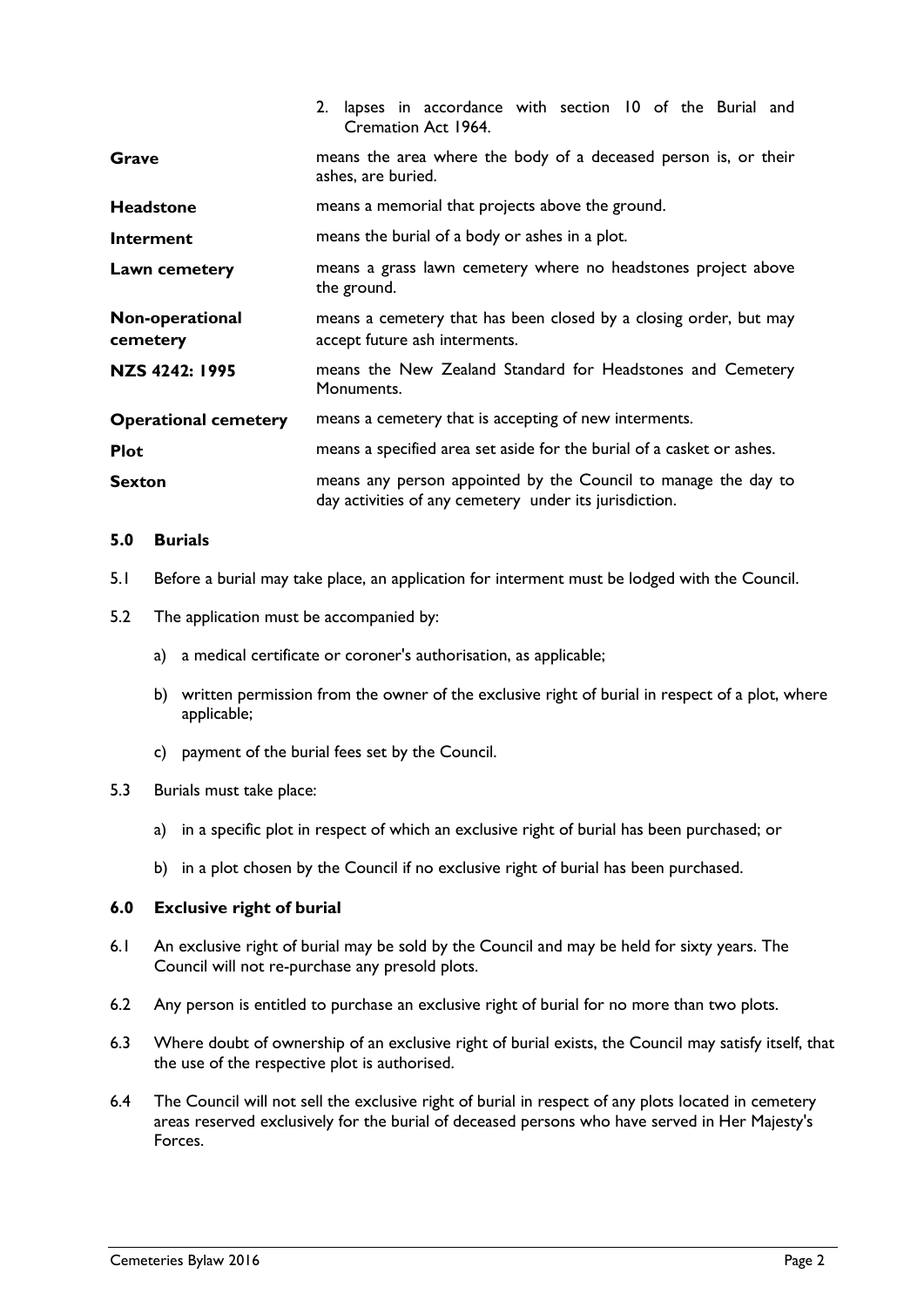# **7.0 Notification of burial**

- 7.1 Interments may take place between the hours of 10.00am and 3.30pm on Mondays to Fridays inclusive, and between 10.30am and 2.30pm on Saturdays. On Sundays and public holidays, cemeteries are closed for all interments.
- 7.2 Burials may take place outside these times by prior arrangement with Council.
- 7.3 Notification of an intended burial must be given to the Council not less than eight working hours prior to the time of burial. If less notice is given, an extra charge may be imposed by the Council.

# **8.0 Plots and graves**

- 8.1 Only the Sexton is authorised to dig a grave.
- 8.2 The Council requires prior notification if a person, or persons, wish to fill any grave.
- 8.3 The minimum depth of cover for any casket must be not less than 800mm.
- 8.4 A maximum of two deceased persons may be buried in any one plot.
- 8.5 A grave may be reopened for subsequent burial(s) where consent is given by the Council and:
	- a) by the owner of the exclusive right of burial, or their representative; and
	- b) the relevant prescribed form is provided to the Council.

#### **9.0 Ashes**

- 9.1 A maximum of eight urns containing ashes that may be buried in any burial plot, or a maximum of two urns may be buried in an ashes plot.
- 9.2 Ashes may not be scattered in any cemetery.

#### **10.0 Disinterments**

- 10.1 The disinterment of a body, or remains of a body, must be conducted in accordance with sections 51 and 55 of the Burial and Cremation Act 1964.
- 10.2 If a grave has become empty due to disinterment, and there is no exclusive right of burial, that plot will revert back to the Council and the Council will not make any refund of the cost of that burial plot.

#### **11.0 Memorials and adornments**

- 11.1 Prior to the installation of any memorial, an application for a memorial must be submitted to the Council, together with:
	- a) proof of an exclusive right of burial for the respective plot; and
	- b) payment of the relevant fee set by the Council.
- 11.2 Memorials must:
	- a) cover no more than two plots, provided the respective exclusive burial rights are owned by the same owner;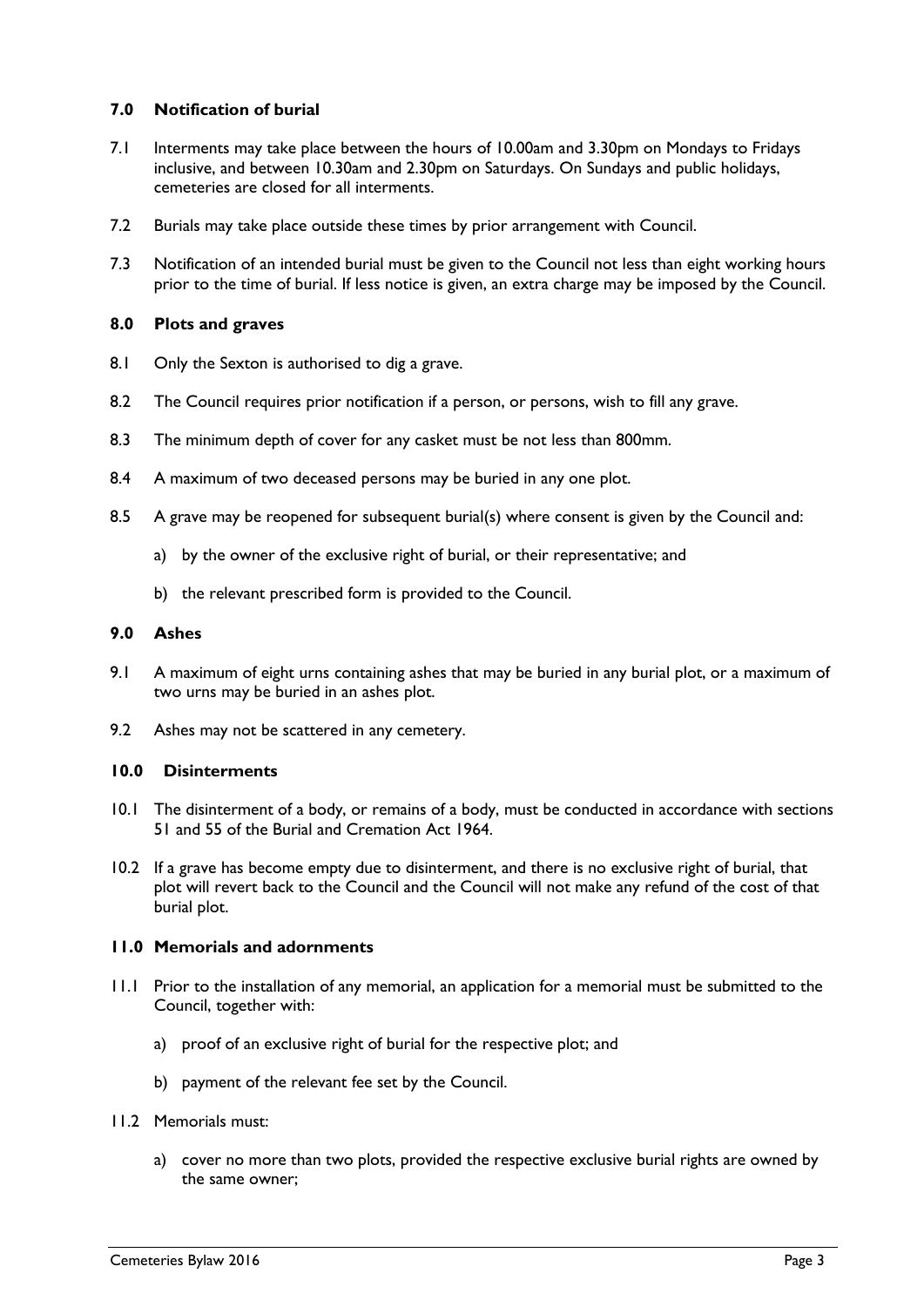- b) limit inscriptions to the front of the memorials for double beam areas;
- c) be set in a way approved by Council.
- 11.3 Memorials and the associated plots must be kept in good order and repair by the holder of the exclusive right of burial, or their successor.
- 11.4 Only a Monumental Mason who complies with the Council's Health and Safety requirements, and preferably a member of the New Zealand Master Monumental Masons Association may undertake work associated with any monument.
- 11.5 Subject to the provisions of the Burial and Cremation (Removal of Monuments and Tablets) Regulations 1967, the Council may remove any installation of any kind that falls into a state of decay or disrepair.
- 11.6 No above-ground memorials, including railing or fencing, must be placed in grounds designated as lawn cemeteries.
- 11.7 Removal of any memorial must be approved by the Council using the relevant prescribed forms and accompanied by proof of exclusive right of burial for that plot.
- 11.8 The Council may remove any unauthorised memorials from the Cemetery.
- 11.9 Adornments, including wreaths and floral tributes, may be placed on a plot for up to twenty-eight days following an interment. After this time, all adornments will be relocated to the concrete beam. Any adornments added after this time must be duly placed in approved receptacles, or on the concrete beam.
- 11.10 Adornments must not inhibit the proper maintenance of the Cemetery or other graves.
- 11.11 Breakable jars, vases or receptacles must not be used as flower containers.
- 11.12 The Council may remove unapproved receptacles, ornaments or memorabilia from graves at any time to facilitate the maintenance of those graves.
- 11.13 In areas set aside as a lawn cemetery, a plaque must be placed centrally on the beam opposite the associated plot.
- 11.14 All foundations for kerbs, tombstones, headstones, monuments, vaults and any other aboveground structure, must be constructed to the satisfaction of the Council and in compliance with the New Zealand Headstones and Cemetery Monuments NZS 4242:1995 or its subsequent amendments or replacement, subject to the following restrictions:
	- a) No memorial stone, fence or enclosure must exceed 1200mm in height.
	- b) In any areas that are designated as Services Cemeteries all monuments and headstones must be constructed in accordance with the requirements of Veterans' Affairs New Zealand.
- 11.15 Any headstone or other monument, which in the opinion of the Council is offensive, may be removed at the direction of the Council.
- 11.16 No Monumental Mason or other person must remove any kerb, headstone, monument or tablet from any Cemetery without permission from the Council.
- 11.17 Any authorised person erecting or repairing any headstone or monument must remove all excess materials, tools and equipment from the cemetery on completion of the works and leave the site in a tidy state.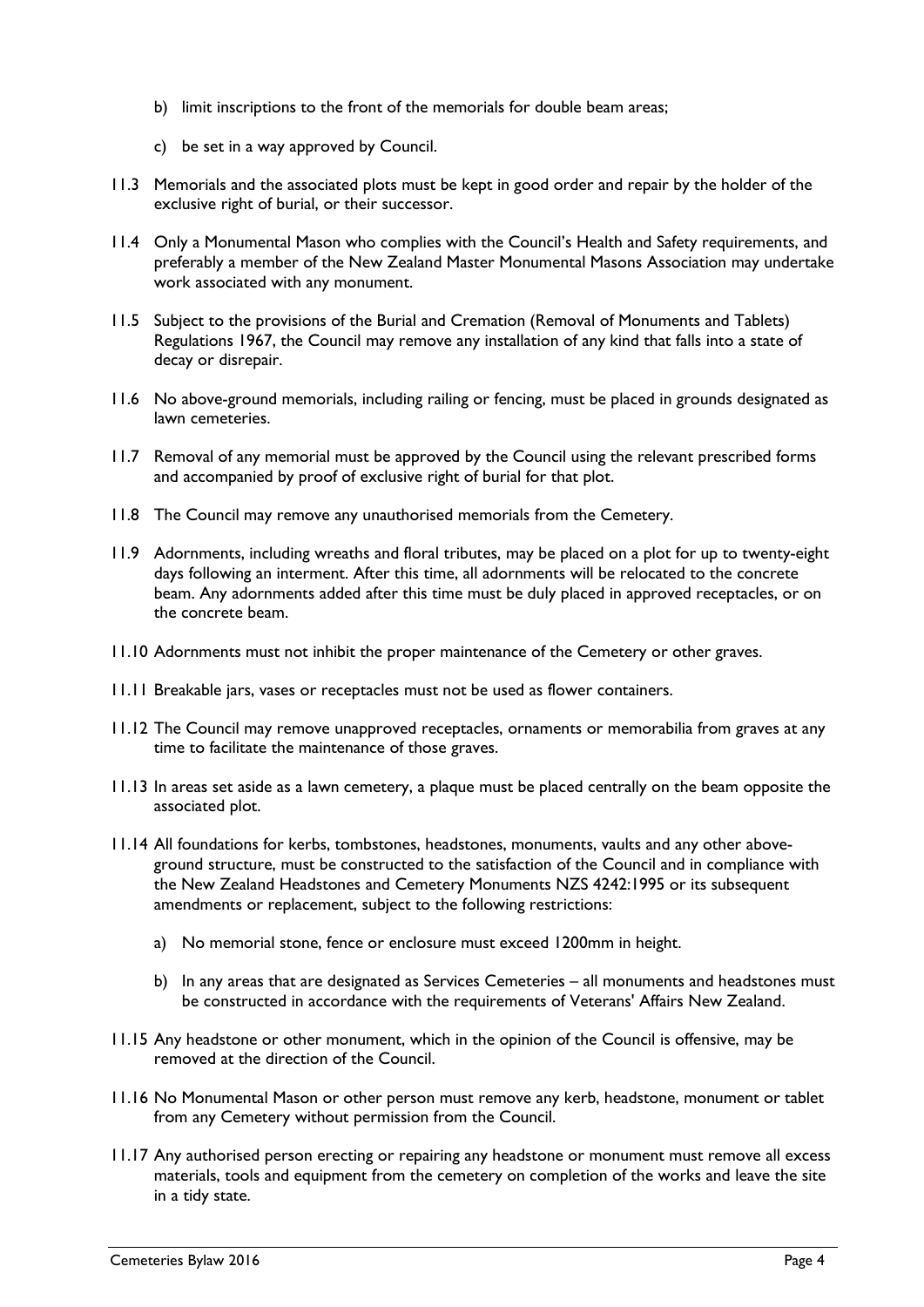# **12.0 Ground maintenance**

- 12.1 The holder of an exclusive right of burial or must ensure that:
	- a) memorial placed on the respective are maintained and secure;
	- b) memorials do not inhibit regular maintenance of the Cemetery.
	- c) kerbs and enclosures are kept in good order.
- 12.2 No person must plant any tree, shrub, plant or other vegetation in the Cemetery.
- 12.3 The Council may cut or remove any vegetation planted in the Cemetery at its discretion.
- 12.4 Any person installing or attending any work in a cemetery must withdraw for the duration of a nearby funeral service, or at the direction of the Council.
- 12.5 Any person using a footpath or roadway in the Cemetery for the purpose of mixing cement or mortar must do so on a proper mixing board or in a manner approved by the Council.

# **13.0 Records**

13.1 The Council will keep plans showing areas available for burial and burial plots available for purchase. These plans may be inspected at the Council's offices during office hours or on the Council's website.

#### **14.0 Poor persons**

14.1 Where application is made to the Council for the interment or of any deceased poor person, the applicant shall, on making such application, provide to the Council a duly signed certificate certifying that such deceased person has not left sufficient means to pay the ordinary charge of interment or cremation fixed by this part of the bylaw, that the cost of burial is not covered by any Accident Compensation entitlement and that his/her relatives and friends are unable to pay the same.

### **15.0 Vehicles in Cemeteries**

- 15.1 Vehicles must use designated roadways and car parks within a Cemetery.
- 15.2 Vehicles may only access cemeteries from:
	- a) 7.00 am to 8.30pm during the months of October to the end of March;
	- b) 8.00am to 5.00pm during the months of April to the end of September;
- 15.3 The speed limit in all cemeteries is 20km/hr unless notified otherwise.

## **16.0 Dogs and Horses**

16.1 No person must take horses or dogs into a Cemetery.

#### **17.0 Nuisance**

- 17.1 No person shall, in or near any part of a Cemetery, prevent, interrupt or delay a burial.
- 17.2 No person shall, in or near any part of a Cemetery, cause a nuisance or annoyance to persons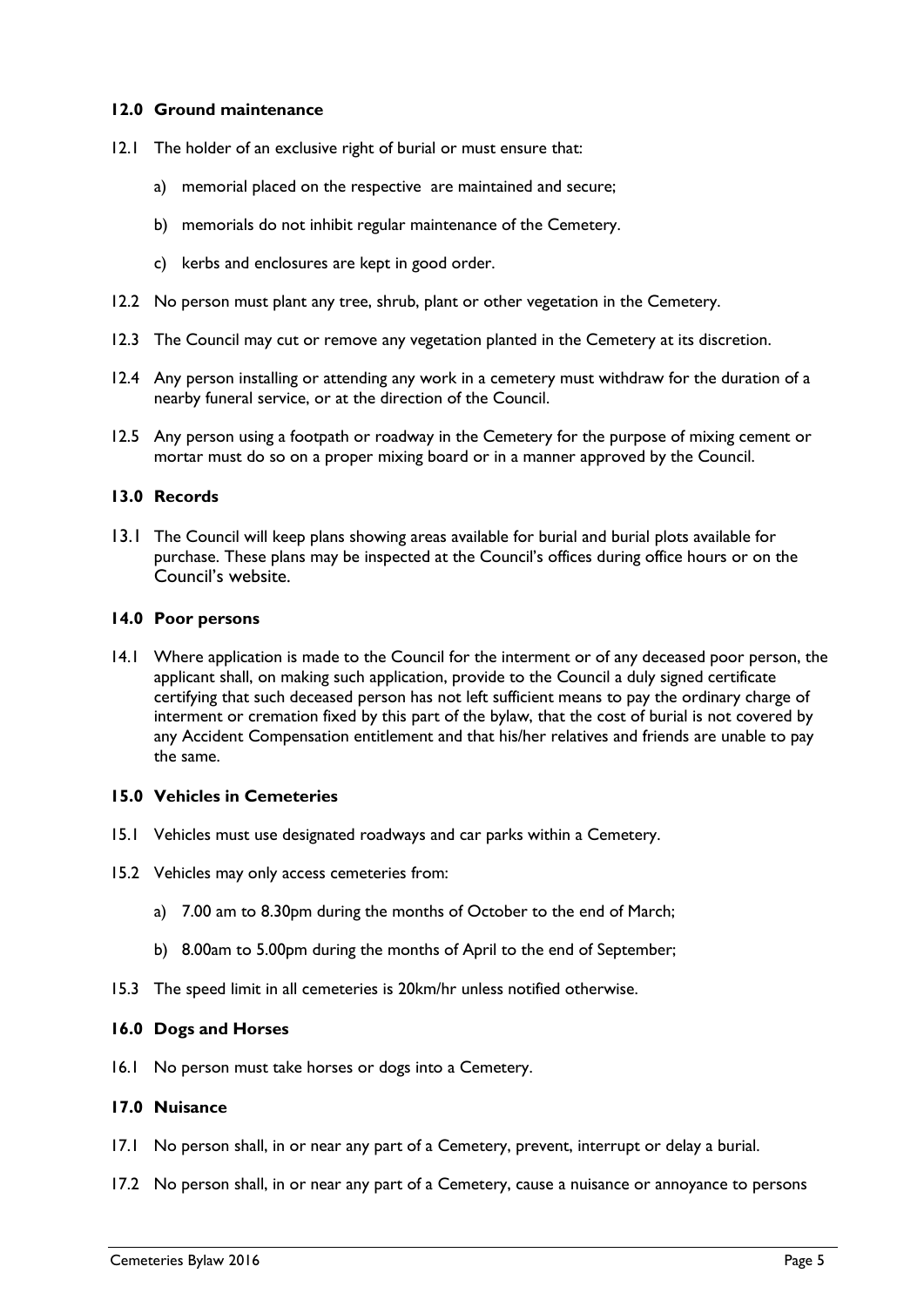who are lawfully in Cemetery, or who are approaching a Cemetery for a lawful purpose.

# **18.0 Advertising**

- 18.1 No person shall within any Cemetery advertise or solicit any order or custom from any person for any work in connection with a Cemetery or for the sale preparation, or supply of any article, material, or thing to be set up, affixed, placed or used in a Cemetery.
- 18.2 No person shall without the consent of a funeral director, or a special permit in writing for the occasion from the Council, take any photographs or moving images at a funeral.

# **19.0 Safety**

- 19.1 All persons, whether Council employees or staff of funeral directors, shall take all necessary steps to ensure that any Cemetery is a safe site at all times, and particularly during any funeral or burial.
- 19.2 All necessary warning signs, protective barriers and other protective means shall be put in place prior to the commencement of any funeral or burial.
- 19.3 No person, other than the Council or Sexton, or their duly authorised representatives, shall fill in any grave.

# **20.0 Fees and Charges**

- 20.1 The Council may prescribe fees and charges for burials and disinterments, the purchase of exclusive rights of burial, headstone erections and other services. These fees will be included in the Council's Fees and Charges Schedule. A copy of fees and charges will be available from the Council's website, office or any customer service centre.
- 20.2 No burial warrant will be issued until all fees have been paid or satisfactory arrangements have been made for the payment of fees.

# **21.0 Offences**

21.1 Any person commits an offence against this bylaw who does or omits or causes to be done or omitted any act contrary to the provisions of this bylaw

# **22.0 Penalties**

22.1 Any person who commits an offence against this bylaw is liable to a fine not exceeding \$20,000.00

# **23.0 General**

23.1 Any resolution of the Council may be amended, rescinded or reinstated by a further resolution of the Council.